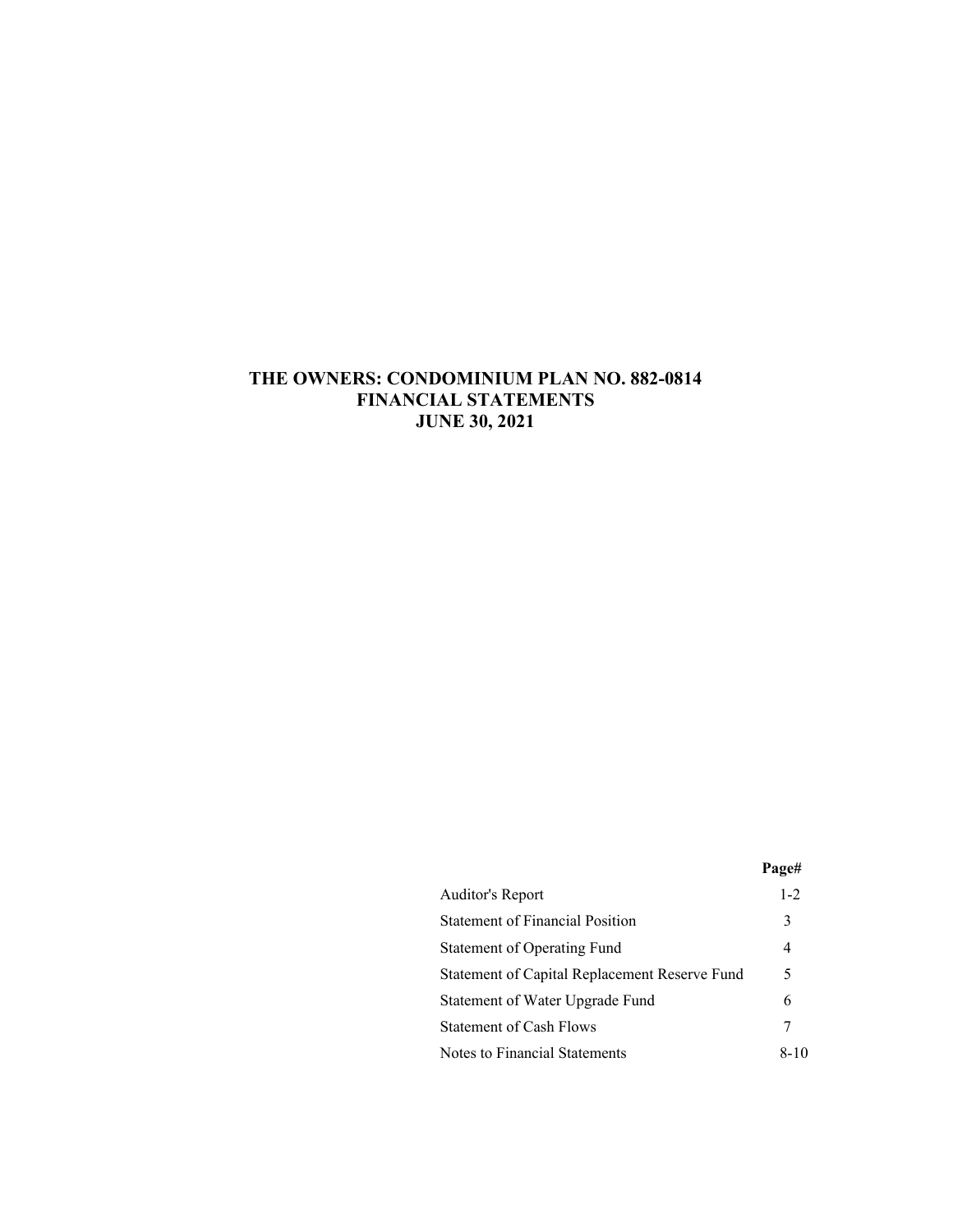# Heather Zeniuk Professional Corporation

CHARTERED PROFESSIONAL ACCOUNTANT

Heather Zeniuk, B.Comm., CPA, CA #368, 3 - 11 Bellrose Drive Telephone: (780) 463-8425 St.Alberta and the state of the state of the state of the St.Alberta and St.Alberta and St.Alberta and St.Alberta and St.Alberta and St.Alberta and St.Alberta and St.Alberta and St.Alberta and St. Fax: (888) 756-2430 T8N 5C9 Email: heather@hzcpa.ca

#### **INDEPENDENT AUDITOR'S REPORT**

 $\mathcal{L}_\mathcal{L} = \mathcal{L}_\mathcal{L} = \mathcal{L}_\mathcal{L} = \mathcal{L}_\mathcal{L} = \mathcal{L}_\mathcal{L} = \mathcal{L}_\mathcal{L} = \mathcal{L}_\mathcal{L} = \mathcal{L}_\mathcal{L} = \mathcal{L}_\mathcal{L} = \mathcal{L}_\mathcal{L} = \mathcal{L}_\mathcal{L} = \mathcal{L}_\mathcal{L} = \mathcal{L}_\mathcal{L} = \mathcal{L}_\mathcal{L} = \mathcal{L}_\mathcal{L} = \mathcal{L}_\mathcal{L} = \mathcal{L}_\mathcal{L}$ 

#### TO: THE OWNERS: CONDOMINIUM PLAN NO. 882-0814

#### **Opinion**

I have audited the financial statements of Condominium Plan No. 882-0814 (the Corporation), which comprise the statement of financial position as at June 30, 2021, and the statements of operations and changes in net assets for the operating fund, the water upgrade fund and the capital replacement reserve fund and statement of cash flows for the year then ended, and notes to the financial statements, including a summary of significant accounting policies.

In my opinion, the accompanying financial statements present fairly, in all material respects, the financial position of the Corporation as at June 30, 2021, and its financial performance and its cash flows for the year then ended in accordance with Canadian accounting standards for not-for-profit organizations.

#### **Basis for Opinion**

I conducted my audit in accordance with Canadian generally accepted auditing standards. My responsibilities under those standards are further described in the A*uditor's Responsibilities for the Audit of the Financial Statements* section of my report. I am independent of the Corporation in accordance with the ethical requirements that are relevant to my audit of the financial statements in Canada, and I have fulfilled my other ethical responsibilities in accordance with these requirements. I believe that the audit evidence I have obtained is sufficient and appropriate to provide a basis for my opinion.

#### **Responsibilities of Management and Those Charged with Governance for the Financial Statements**

Management is responsible for the preparation and fair presentation of the financial statements in accordance with Canadian accounting standards for not-for-profit organizations, and for such internal control as management determines is necessary to enable the preparation of financial statements that are free from material misstatement, whether due to fraud or error.

In preparing the financial statements, management is responsible for assessing the Corporation's ability to continue as a going concern, disclosing, as applicable, matters related to going concern and using the going concern basis of accounting unless management either intends to liquidate the Corporation or to cease operations, or has no realistic alternative but to do so.

Those charged with governance are responsible for overseeing the Corporation's financial reporting process.

(Continues)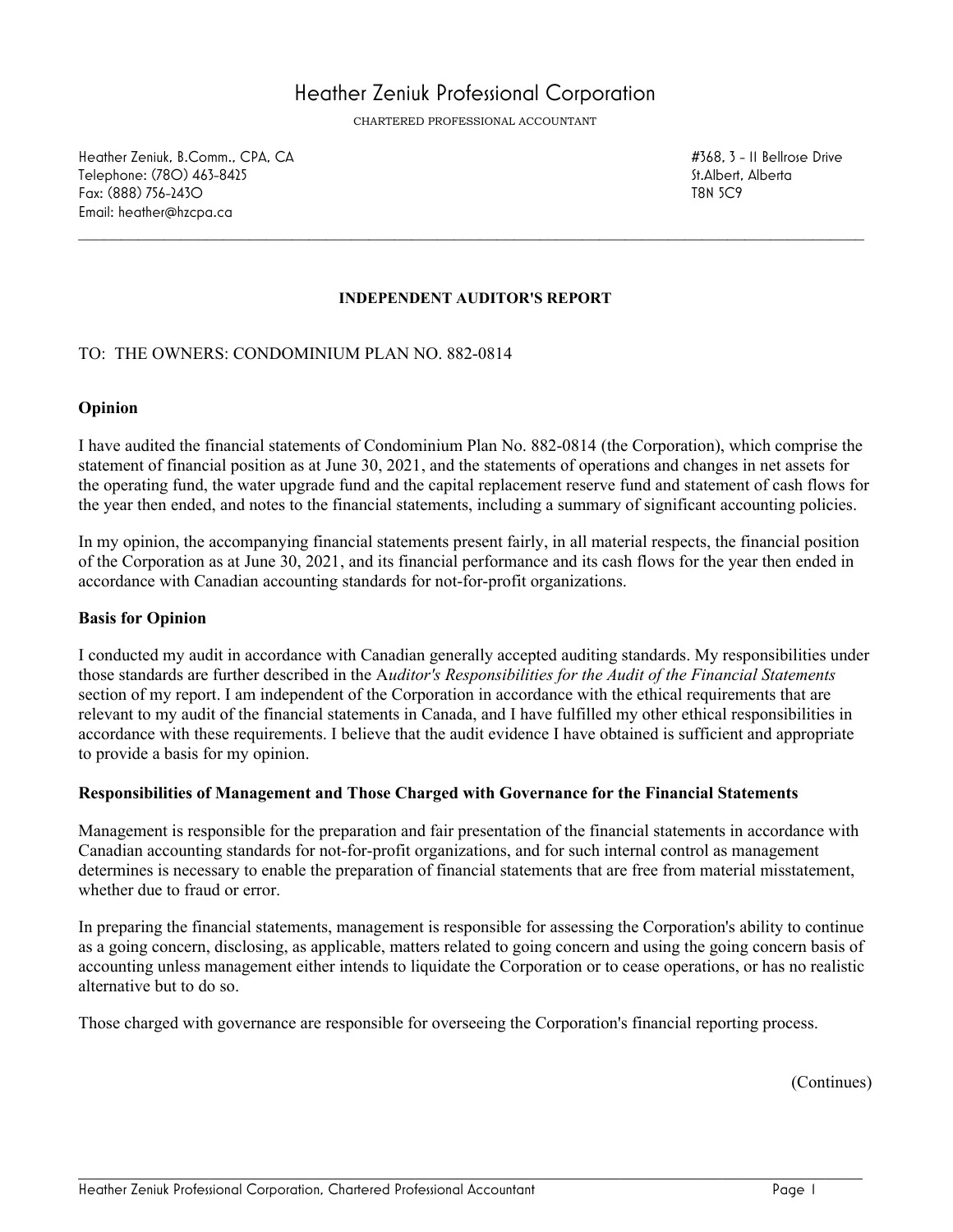#### **INDEPENDENT AUDITOR'S REPORT (Continued)**

#### **Auditor's Responsibilities for the Audit of the Financial Statements**

My objectives are to obtain reasonable assurance about whether the financial statements as a whole are free from material misstatement, whether due to fraud or error, and to issue an auditor's report that includes my opinion. Reasonable assurance is a high level of assurance, but is not a guarantee that an audit conducted in accordance with Canadian generally accepted auditing standards will always detect a material misstatement when it exists. Misstatements can arise from fraud or error and are considered material if, individually or in the aggregate, they could reasonably be expected to influence the economic decisions of users taken on the basis of these financial statements.

As part of an audit in accordance with Canadian generally accepted accounting principles, I exercise professional judgment and maintain professional skepticism throughout the audit. I also:

- Identify and assess the risks of material misstatement of the financial statements, whether due to fraud or error, design and perform audit procedures responsive to those risks, and obtain audit evidence that is sufficient and appropriate to provide a basis for my opinion. The risk of not detecting a material misstatement resulting from fraud is higher than for one resulting from error, as fraud may involve collusion, forgery, intentional omissions, misrepresentations, or the override of internal control.
- Obtain an understanding of internal control relevant to the audit in order to design audit procedures that are appropriate in the circumstances, but not for the purpose of expressing an opinion on the effectiveness of the Corporation's internal control.
- Evaluate the appropriateness of accounting policies used and the reasonableness of accounting estimates and related disclosures made by management.
- Conclude on the appropriateness of management's use of the going concern basis of accounting and, based on the audit evidence obtained, whether a material uncertainty exists related to events or conditions that may cast significant doubt on the Corporation's ability to continue as a going concern. If I conclude that a material uncertainty exists, I am required to draw attention in my auditor's report to the related disclosures in the financial statements or, if such disclosures are inadequate, to modify my opinion. My conclusions are based on the audit evidence obtained up to the date of my auditor's report. However, future events or conditions may cause the Corporation to cease to continue as a going concern.
- Evaluate the overall presentation, structure and content of the financial statements, including the disclosures, and whether the financial statements represent the underlying transactions and events in a manner that achieves fair presentation.

I communicate with those charged with governance regarding, among other matters, the planned scope and timing of the audit and significant audit findings, including any significant deficiencies in internal control that I identify during my audit.

Heather Jenish

HEATHER ZENIUK PROFESSIONAL CORPORATION Chartered Professional Accountant

ST. ALBERT, Alberta September 18, 2021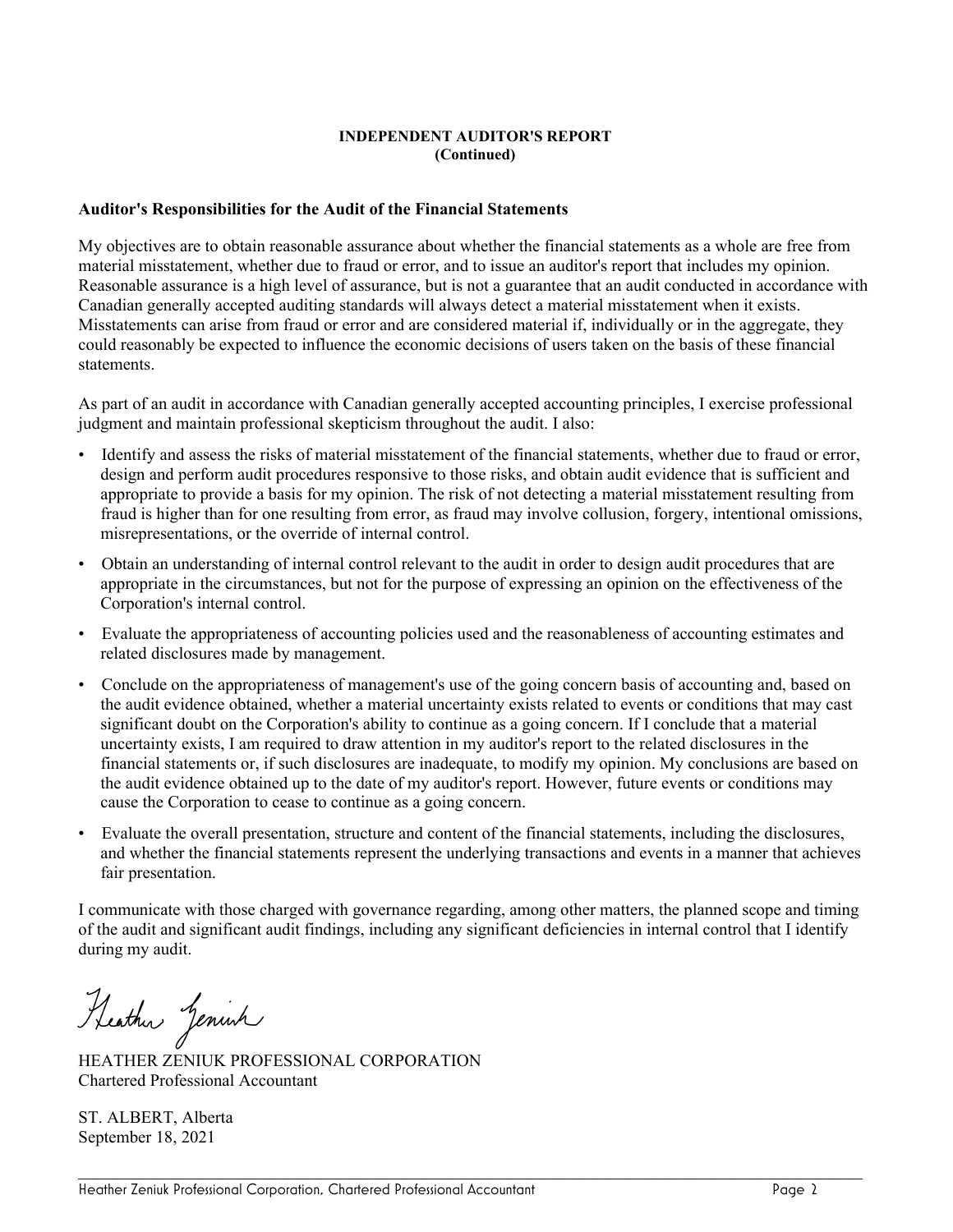## **THE OWNERS: CONDOMINIUM PLAN NO. 882-0814 STATEMENT OF FINANCIAL POSITION JUNE 30, 2021**

| <b>Operating</b><br>Fund                       | Replacement<br><b>Reserve</b><br><b>Fund</b>                                                                           | <u>Water</u><br><b>Upgrade</b><br><b>Fund</b>                             | <b>Total</b><br>2021                                                | <b>Total</b><br>2020                                                    |
|------------------------------------------------|------------------------------------------------------------------------------------------------------------------------|---------------------------------------------------------------------------|---------------------------------------------------------------------|-------------------------------------------------------------------------|
|                                                | <b>ASSETS</b>                                                                                                          |                                                                           |                                                                     |                                                                         |
| 155,062<br>5,506<br>2,250<br>10,770<br>173,588 | \$<br>18,261<br>18,261                                                                                                 | \$<br>212,985<br>4,076<br>217,061                                         | 368,047<br>5,506<br>4,076<br>2,250<br>10,770<br>18,261<br>408,910   | 375,719<br>\$<br>3,716<br>91,225<br>1,343<br>17,770<br>2,649<br>492,422 |
| 173,588                                        | 311,067<br>329,328                                                                                                     | 217,061                                                                   | 311,067<br>719,977                                                  | 308,703<br>801,125                                                      |
| \$                                             | $\mathcal{S}$                                                                                                          | \$<br>5,000<br>10,770<br>15,770                                           | \$<br>27,536<br>2,903<br>5,039<br>227<br>18,261<br>10,770<br>64,736 | \$<br>10,906<br>5,337<br>4,820<br>15,868<br>20,419<br>57,350            |
|                                                | 329,328<br>329,328                                                                                                     | 201,291<br>201,291                                                        | 329,328<br>124,622<br>201,291<br>655,241                            | 306,054<br>98,554<br>339,167<br>743,775                                 |
|                                                | Cash and cash equivalents (Note 5) \$<br>Condominium fees paid in advance<br>Internally restricted capital replacement | 22,536<br>2,903<br>5,039<br>227<br>18,261<br>48,966<br>124,622<br>124,622 | <b>LIABILITIES AND NET ASSETS</b>                                   | \$                                                                      |

(See accompanying notes)

### **APPROVED BY THE BOARD:**

\_\_\_\_\_\_\_\_\_\_\_\_\_\_\_\_\_\_\_\_\_\_\_\_\_\_\_\_\_ Director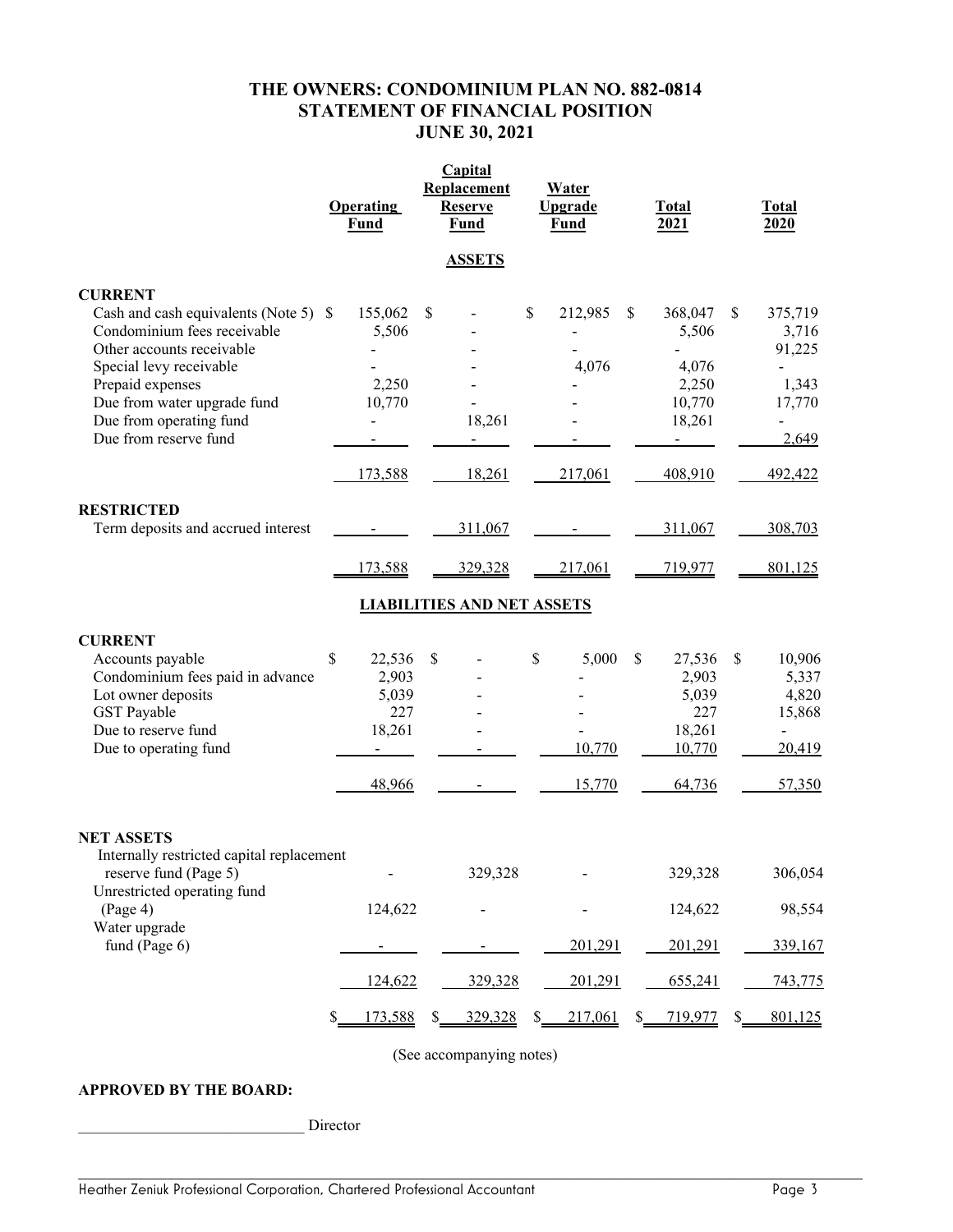# **THE OWNERS: CONDOMINIUM PLAN NO. 882-0814 STATEMENT OF OPERATING FUND OPERATIONS AND CHANGE IN OPERATING FUND BALANCE FOR THE YEAR ENDED JUNE 30, 2021**

|                                                       | 2021                     | 2020                     |
|-------------------------------------------------------|--------------------------|--------------------------|
| <b>REVENUES</b>                                       |                          |                          |
| Condominium fees                                      | $\mathbb{S}$<br>225,720  | $\mathbb{S}$<br>225,720  |
| Less: Early payment discounts                         | (5,348)                  | (5,222)                  |
|                                                       | 220,372                  | 220,498                  |
| Interest on operating and other income                | 4,767                    | 1,203                    |
| Tower rental                                          | 3,429                    | 2,667                    |
|                                                       | 228,568                  | 224,368                  |
| <b>EXPENSES</b>                                       |                          |                          |
| Administration:                                       |                          |                          |
| Insurance                                             | 13,391                   | 8,251                    |
| Accounting                                            | 6,463                    | 5,100                    |
| Office and miscellaneous                              | 4,300                    | 3,250                    |
| Audit                                                 | 3,043                    | 3,308                    |
| Legal fees                                            | 2,151                    | 252                      |
| Reserve fund study                                    | 2,000                    |                          |
| Operating:                                            |                          |                          |
| Power                                                 | 10,227                   | 8,100                    |
| Waste removal                                         | 3,300                    | 3,000                    |
| Heat                                                  | 1,098                    | 909                      |
| Maintenance:                                          |                          |                          |
| Security, site, lawn services and grounds maintenance | 96,142                   | 98,136                   |
| Plumbing                                              | 31,650                   | 33,970                   |
| Snow removal                                          | 7,825                    | 6,045                    |
| Other:                                                |                          |                          |
| Kubota tractor                                        | $\overline{\phantom{a}}$ | 43,866                   |
|                                                       | 181,590                  | 214,187                  |
| <b>EXCESS OF REVENUES OVER EXPENSES</b>               | 46,978                   | 10,181                   |
| <b>ALLOCATION TO RESERVE (Note 3)</b>                 | (20,910)                 | $\overline{\phantom{a}}$ |
|                                                       | 26,068                   | 10,181                   |
| <b>OPERATING FUND BALANCE BEGINNING OF YEAR</b>       | 98,554                   | 88,373                   |
| <b>OPERATING FUND BALANCE END OF YEAR</b>             | \$<br>124,622            | $\mathcal{S}$<br>98,554  |

(See accompanying notes)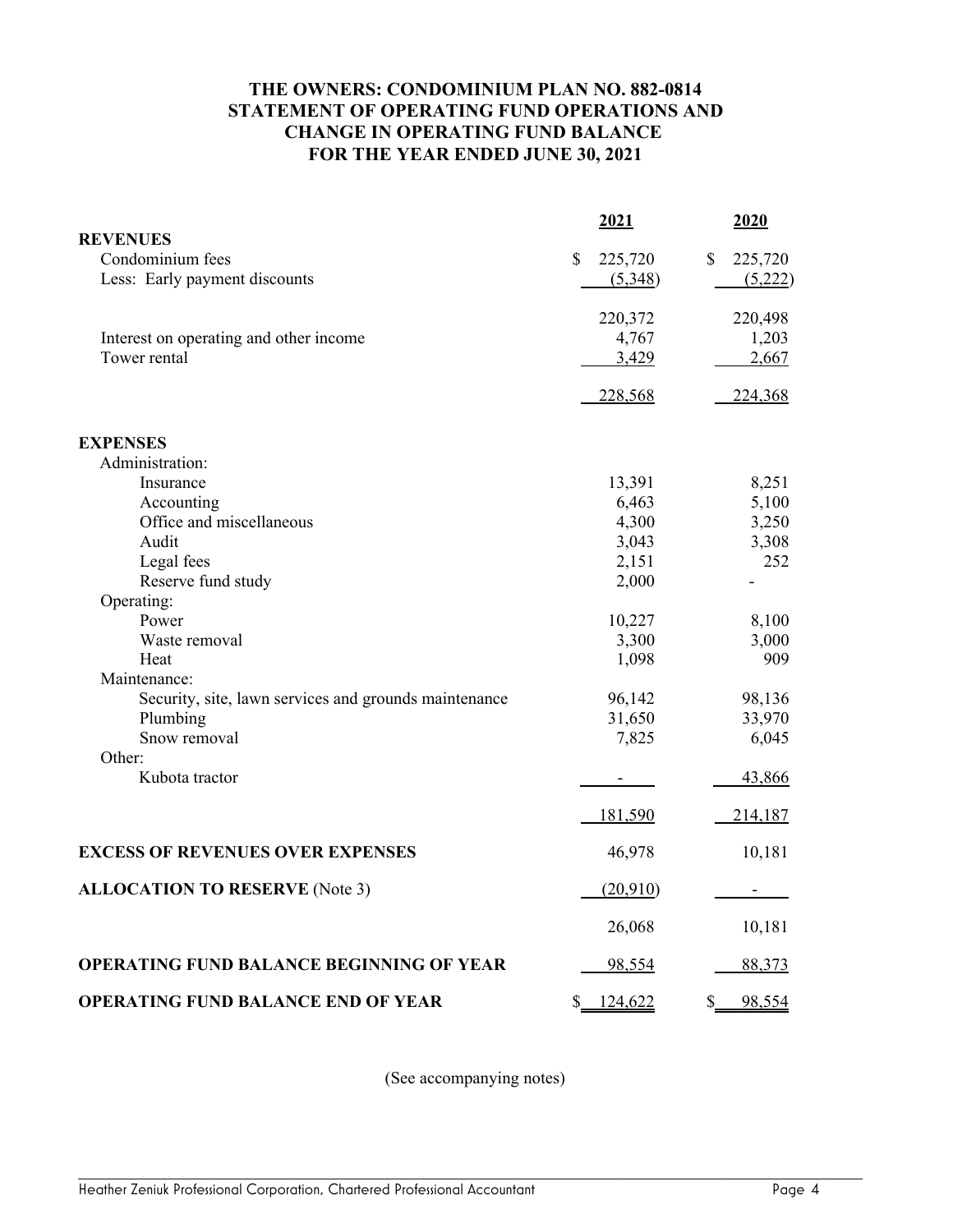# **THE OWNERS: CONDOMINIUM PLAN NO. 882-0814 STATEMENT OF CAPITAL REPLACEMENT RESERVE FUND OPERATIONS AND CHANGE IN CAPITAL REPLACEMENT RESERVE FUND FOR THE YEAR ENDED JUNE 30, 2021**

|                                                                             | 2021        | 2020         |
|-----------------------------------------------------------------------------|-------------|--------------|
| <b>REVENUES</b>                                                             |             |              |
| Interest income                                                             | \$<br>2,364 | \$.<br>2,253 |
|                                                                             | 2,364       | 2,253        |
| <b>EXPENSES</b>                                                             |             |              |
|                                                                             |             |              |
| <b>EXCESS OF REVENUES OVER EXPENSES</b>                                     | 2,364       | 2,253        |
| <b>ALLOCATION FROM OPERATING (Note 3)</b>                                   | 20,910      |              |
|                                                                             | 23,274      | 2,253        |
| <b>CAPITAL REPLACEMENT RESERVE FUND</b><br><b>BALANCE BEGINNING OF YEAR</b> | 306,054     | 303,801      |
| <b>CAPITAL REPLACEMENT RESERVE FUND</b><br><b>BALANCE END OF YEAR</b>       | 329,328     | 306,054      |

(See accompanying notes)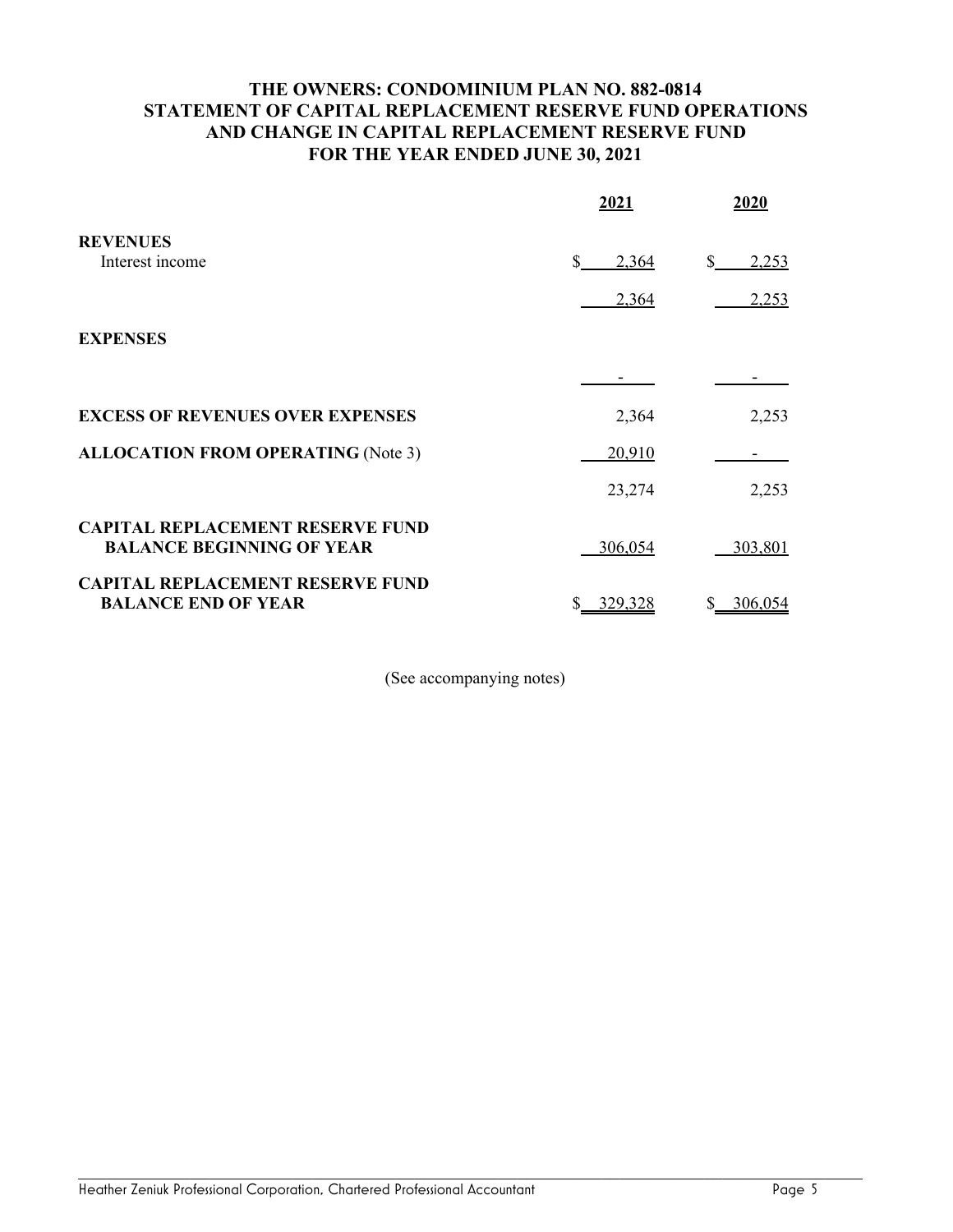# **THE OWNERS: CONDOMINIUM PLAN NO. 882-0814 STATEMENT OF WATER UPGRADE FUND OPERATIONS AND CHANGE IN WATER UPGRADE FUND FOR THE YEAR ENDED JUNE 30, 2021**

|                                                                                                 | 2021                             | 2020                    |
|-------------------------------------------------------------------------------------------------|----------------------------------|-------------------------|
| <b>REVENUES</b><br>Special levy arrears interest<br>Special levy                                | 477<br>\$                        | $\mathbb{S}$<br>342,000 |
| <b>EXPENSES</b><br><b>Buildings</b><br>Tanks and piping<br>Surveying, design and administration | 477<br>77,450<br>56,108<br>4,525 | 342,000<br>2,718        |
| <b>Bank</b> charges<br><b>EXCESS OF REVENUES OVER EXPENSES</b>                                  | 270<br>138,353<br>(137, 876)     | 115<br>2,833<br>339,167 |
| <b>WATER UPGRADE FUND</b><br><b>BALANCE BEGINNING OF YEAR</b>                                   | 339,167                          |                         |
| <b>WATER UPGRADE FUND</b><br><b>BALANCE END OF YEAR</b>                                         | \$<br>201,291                    | 339,167<br>S            |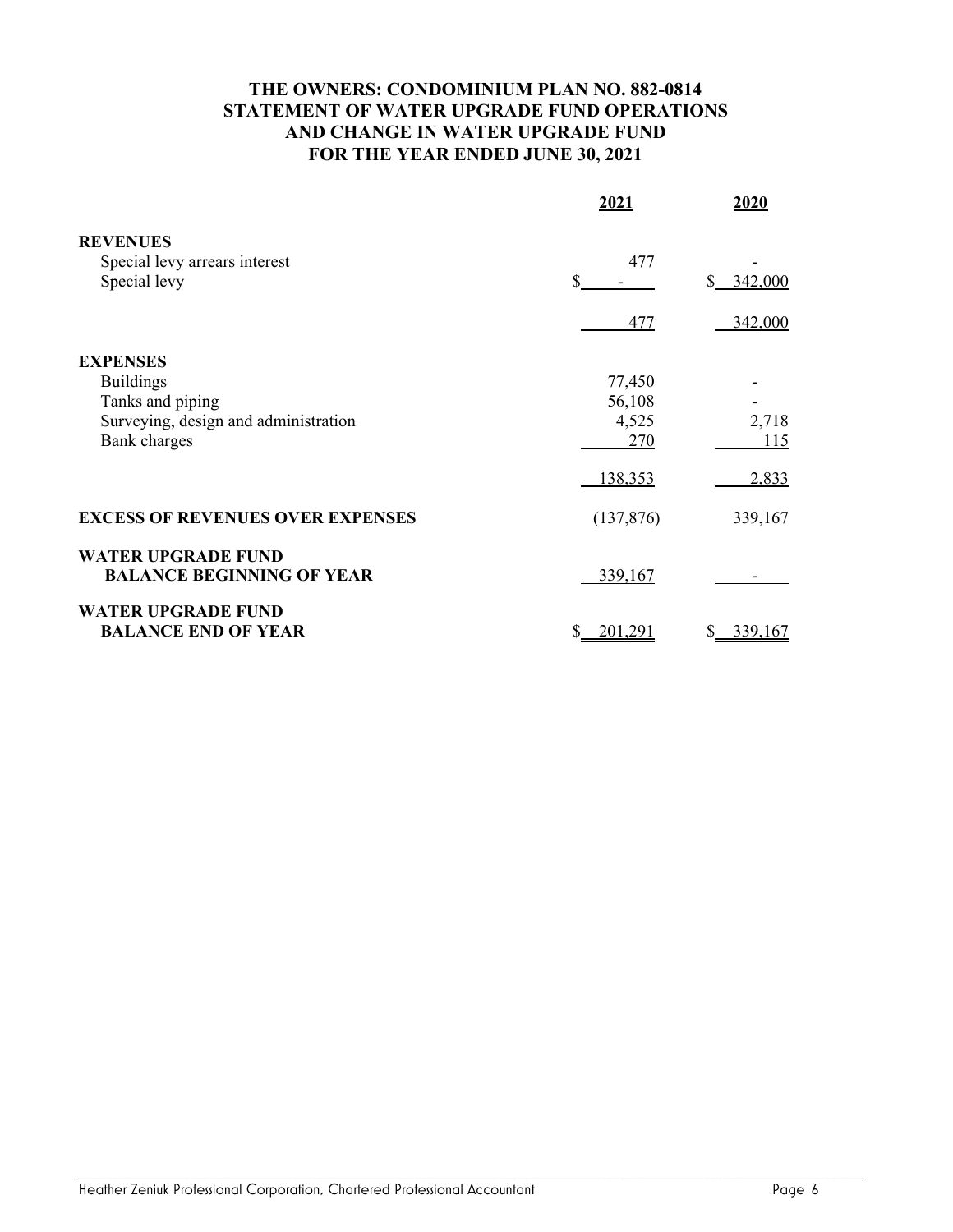# **THE OWNERS: CONDOMINIUM PLAN NO. 882-0814 STATEMENT OF CASH FLOWS FOR THE YEAR ENDED JUNE 30, 2021**

|                                                                                                                                                                                                                                                                                                 | Operating<br>Fund                                              | Capital<br>Replacement<br><b>Reserve Fund</b> | Water<br>upgrade<br>fund                     | <b>Total</b><br>2021                                    | Total<br>2020                                          |
|-------------------------------------------------------------------------------------------------------------------------------------------------------------------------------------------------------------------------------------------------------------------------------------------------|----------------------------------------------------------------|-----------------------------------------------|----------------------------------------------|---------------------------------------------------------|--------------------------------------------------------|
| <b>CASH FLOWS FROM OPERATING ACTIVITIES</b><br>Cash received from condominium fees<br>Cash received from special levy<br>Interest and other income received<br>Cash received (returned) from lot owner deposits<br>Cash paid to suppliers<br>Cash transfer to (from) other funds for operations | $\mathbb{S}$<br>216.148<br>8,196<br>219<br>(184, 460)<br>7,000 | <sup>\$</sup><br>2,364                        | \$<br>87,149<br>477<br>(135, 401)<br>(7,000) | \$.<br>216,148<br>87,149<br>11,037<br>219<br>(319, 861) | \$<br>223,352<br>250,775<br>6,123<br>(53)<br>(195,607) |
|                                                                                                                                                                                                                                                                                                 | 47,103                                                         | 2,364                                         | (54, 775)                                    | (5,308)                                                 | 284,590                                                |
| <b>CASH FLOWS FROM FINANCING ACTIVITIES</b><br>Loan principal repayments                                                                                                                                                                                                                        |                                                                |                                               |                                              |                                                         | (4,673)<br>(4,673)                                     |
| NET INCREASE (DECREASE) IN CASH AND<br><b>CASH EQUIVALENTS FOR THE YEAR</b>                                                                                                                                                                                                                     | 47,103                                                         | 2,364                                         | (54, 775)                                    | (5,308)                                                 | 279,917                                                |
| CASH AND CASH EQUIVALENTS BEGINNING<br><b>OF YEAR</b>                                                                                                                                                                                                                                           | 107,959                                                        | 308,703                                       | 267,760                                      | 684,422                                                 | 404,505                                                |
| <b>CASH AND CASH EQUIVALENTS END OF YEAR</b>                                                                                                                                                                                                                                                    | 155,062                                                        | 311,067                                       | 212,985                                      | 679.114                                                 | 684,422                                                |
| <b>REPRESENTED BY:</b><br>Cash and cash equivalents (Note 5)<br>Reserve fund - Term deposits and accrued interest                                                                                                                                                                               | \$<br>155,062                                                  | \$<br>311,067                                 | S.<br>212,985                                | 368,047<br>-S<br>311,067                                | \$<br>375,719<br>308,703                               |
|                                                                                                                                                                                                                                                                                                 | 155,062                                                        | 311,067                                       | 212,985                                      | 679,114                                                 | 684,422                                                |

(See accompanying notes)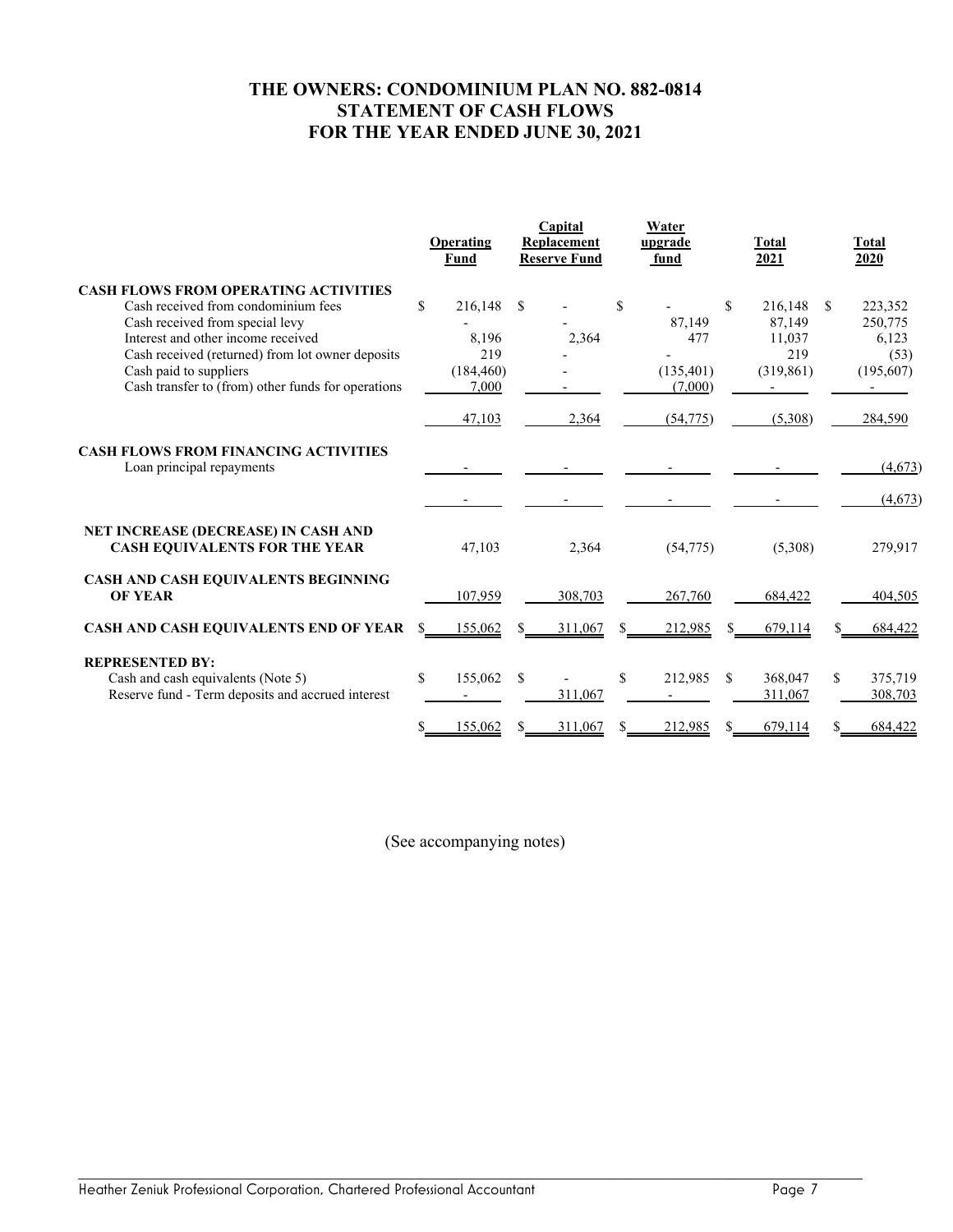# **THE OWNERS: CONDOMINIUM PLAN NO. 882-0814 NOTES TO THE FINANCIAL STATEMENTS JUNE 30, 2021**

### **1. PURPOSE OF ORGANIZATION**

The condominium corporation is a non-profit organization and the common area assets of the corporation are owned proportionately by the owners of the units and as such are not reflected as assets in these financial statements. The condominium corporation is registered under the Condominium Property Act of Alberta and its function is to regulate the use of the property and to provide repairs, maintenance and other services to the common area.

The financial statements include only the assets, liabilities, revenues and expenses relating to the operations of The Owners:Condominium Plan No. 882-0814. The statements do not include the cost of land or building and the outstanding principal balances owing on mortgages which are the responsibility of the owners. Income taxes are not provided since the condominium corporation is not taxable.

#### **2. SIGNIFICANT ACCOUNTING POLICIES**

Condominium Plan No. 882-0814 follows the Canadian accounting standards for not-for-profit organizations.

a) Fund accounting:

The operating fund accounts for the condominium's operating and administrative activities. The capital replacement reserve fund is an internally restricted fund being retained by the condominium corporation for future anticipated repairs, replacement and refurbishment of common property. All transfers to and expenditures from this fund are approved by the condominium corporation.

#### b) Revenue recognition:

Condominium fee assessments related to general operations are recognized as revenue of the operating fund as billed to the owners by the condominium corporation. Billings for the condominium fees consist of estimates of monthly charges based on approved budgets. All expenses are recognized as incurred. Interest income on cash and investments is recognized as revenue in the fund in which it is earned.

c) Contributed services:

Volunteer services contributed on behalf of the condominium corporation in carrying out its operating activities are not recognized in these financial statements due to the difficulty of determining their fair value.

d) Use of estimates:

The preparation of the financial statements of the condominium corporation are in conformity with generally accepted accounting principles that requires management to make estimates and assumptions that affect the reported amounts of assets and liabilities at the date of the financial statements and the reported amounts of revenues and expenses during the reporting period. Actual results could differ from those estimates.

e) Financial instruments:

#### Measurement:

The corporation initially measures its financial assets and liabilities at fair value, except for certain non-arm's length transactions. The corporation subsequently measures all its financial assets and financial liabilities at amortized cost. Financial assets measured at amortized cost include cash and cash equivalents, condominium fees receivable and special levy receivable. Financial liabilities measured at amortized cost include condominium fees paid in advance, lot owner deposits, GST payable and accounts payable.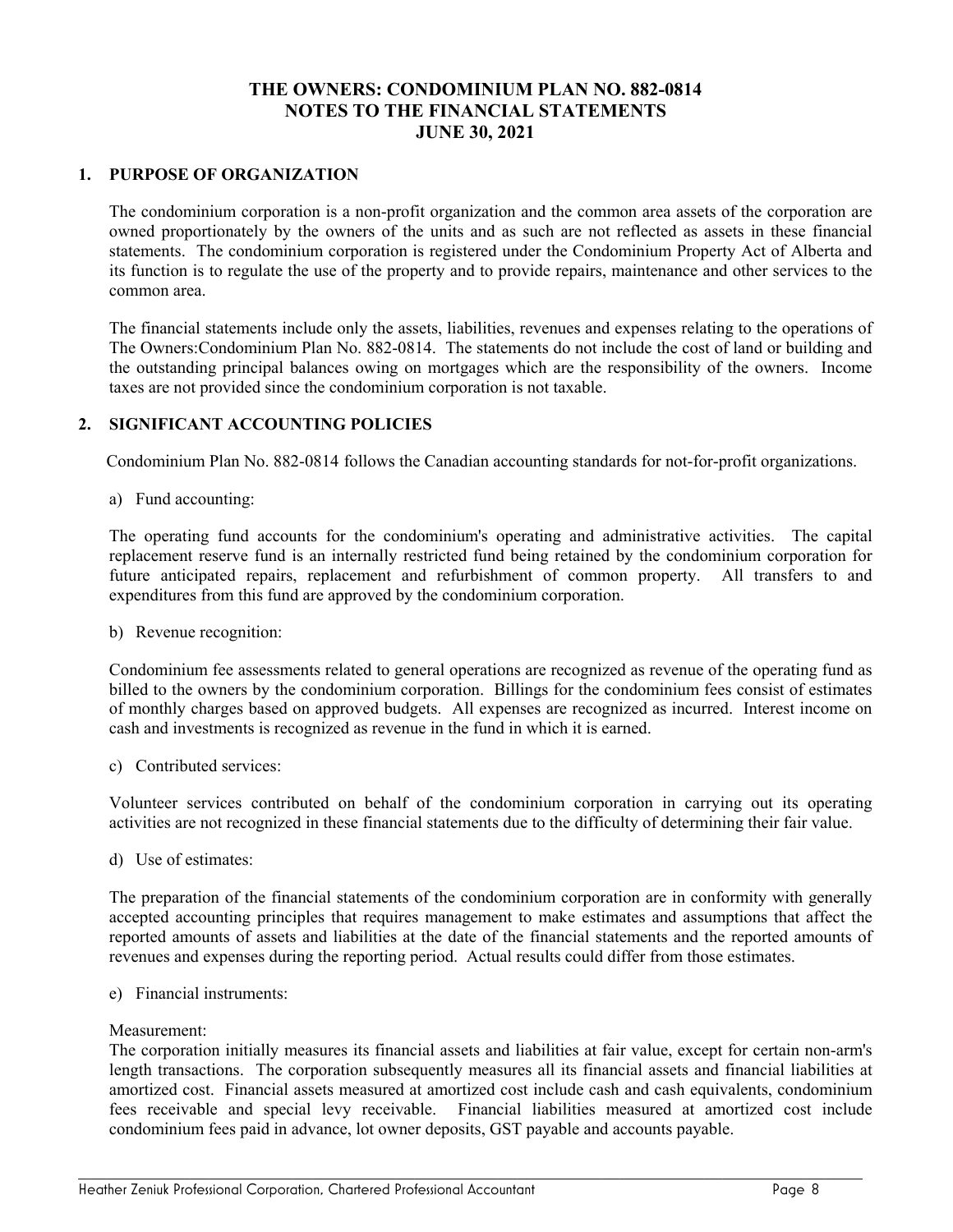### **THE OWNERS: CONDOMINIUM PLAN NO. 882-0814 NOTES TO THE FINANCIAL STATEMENTS JUNE 30, 2021**

### **2. SIGNIFICANT ACCOUNT POLICIES (CONTINUED)**

e) Financial instruments: (Continued)

Impairment:

Financial assets measured at cost are tested for impairment when there are indicators of impairment. The amount of the write-down is recognized in net income. The previously recognized impairment loss may be reversed to the extent of the improvement, directly or by adjusting the allowance account, provided it is no greater than the amount that would have been reported at the date of the reversal had the impairment not been recognized previously. The amount of the reversal is recognized in net income.

Transaction Costs:

The corporation recognizes its transaction costs in net income in the period incurred. However, financial instruments that will not be subsequently measured at fair value are adjusted by the transaction costs that are directly attributable to their origination, issuance or assumption.

The condominium corporation is exposed to several risks through its financial instruments.

**Credit risk** arises from the potential that another party will fail to perform its obligations. Credit risk includes the risk that owners will fail to pay their condominium fees and special assessments. To reduce this risk, the condominium corporation has the power to file caveats on the title of the units to ensure payment.

**Liquidity risk** is the risk that the corporation may not be able to meet its ongoing commitments to repair, replace or maintain the common property as necessary. The corporation meets its liquidity requirements by preparing an annual budget and ensuring that there is a capital replacement reserve fund study performed every five years, and using that information to prepare a five year plan. The corporation may also increase condominium fees and levy a special assessment, in order to meet its ongoing commitments.

**Interest rate risk** is the risk that the fair value of the financial instruments or future cash flows will be adversely affected by a change in market interest rates. The exposure of the corporation to interest rate risk arises from its interest bearing investments.

#### **3. CAPITAL REPLACEMENT RESERVE FUND ALLOCATION**

The corporation has allocated \$20,910 (2020: \$NIL) to the capital replacement reserve fund. The amount budgeted for this purpose was \$20,910 (2020: \$19,775).

#### **4. CAPITAL ASSETS**

All additions to capital assets are expensed in the year of acquisition. There were capital asset additions in the current year of \$NIL (2020: \$43,866).

#### **5. CASH AND CASH EQUIVALENTS**

Cash and cash equivalents held for the operating and water upgrade funds are comprised as follows:

| Cash held in current accounts | 83,888  |
|-------------------------------|---------|
| Term deposits                 | 284,106 |
| Accrued interest              |         |
|                               | 368,047 |